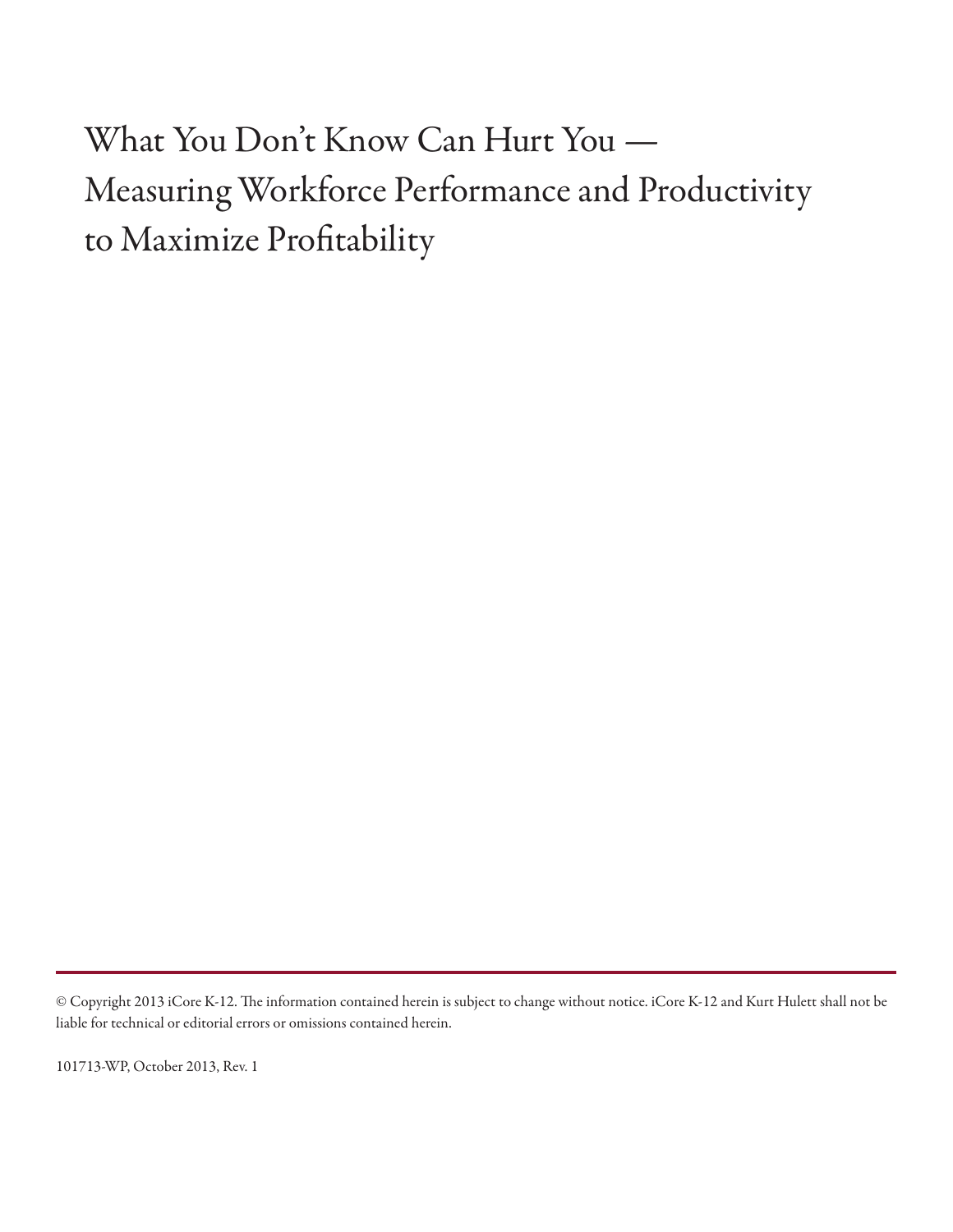Those who prefer the bliss of ignorance take solace in the belief that what you don't know can't, or won't, hurt you. This notion still rings true for some even in the current "Information Age" where human progress is largely fueled by increasingly powerful, efficient, and user-friendly digital platforms for information and knowledge management. However, in some instances exactly the opposite is true. Few situations are more consequential to commercial interests than knowing how well a revenuegenerating workforce is performing, especially when performance is measured by appropriate criteria. If at any point in time it is not known exactly how well an employee—and perhaps even more critically an entire team of employees—is performing on the work they have been tasked, it can indeed hurt different stakeholders in many different ways.

However, successful implementation of relevant performance metrics provides company leaders vital information for consideration in strategic decisions. At all levels, managers need objective, measurable indicators of departmental effectiveness. Appropriate metrics also provide employees unambiguous evidence as to their own individual professional development.

Over time, the established status quo is convenient to follow but a firm's approach to talent management can become lax if objective performance metrics are not clearly established and communicated to employees. They must also be regularly evaluated for suitability within the organization's workplace culture and appropriate for the organization's standing in the economic marketplace. This is even more critical for departments whose value to the company is vitally important, yet not easily quantified, such as Information Technology, Human Resources, and Research & Development divisions. In contrast, sales team performance is usually measured with a numeric scale of productivity such as sales figures,

while industrial performance is commonly measured with production quotas. However, employee performance in certain other departments may be best described by the quality and progress of their work, but unless criteria for meeting certain levels of quality and progress are clearly defined, it can become a process vulnerable to personal biases, false impressions, and subjective opinions.

However unintended, the consequences of these negative effects on performance review measures can be dire, resulting in a workforce that is less-than optimally efficient and productive. This could be wasting precious company resources. Existing talent pools in departments with subjective performance metrics are vulnerable to becoming stagnant, resulting in a human talent management policy that allocates valuable company resources to lowto moderately-productive individuals. The longrun effects of poor human capital management are stifled growth, failure to reach target earnings, and compromised market position.

The only way to know whether both financial and non-financial resources are being used for optimum employee output is to first objectively define differing levels of performance for a particular job, and then to determine the performance level that best represents current employees' performance. For instance, performance can be easily measured if it is described as business unit output or percent of business potential reached, and productivity could easily be identified as any type of work product or output over a set period of time. These now objectively-defined measures tell organizational leaders how a workforce is performing in real time, according to measurable standards that exemplify successful performance in certain professional roles. Workforce management decisions can then be made that optimize the talent of top performers and either strengthen or reduce potential negative impacts of the work of less-favorable performers.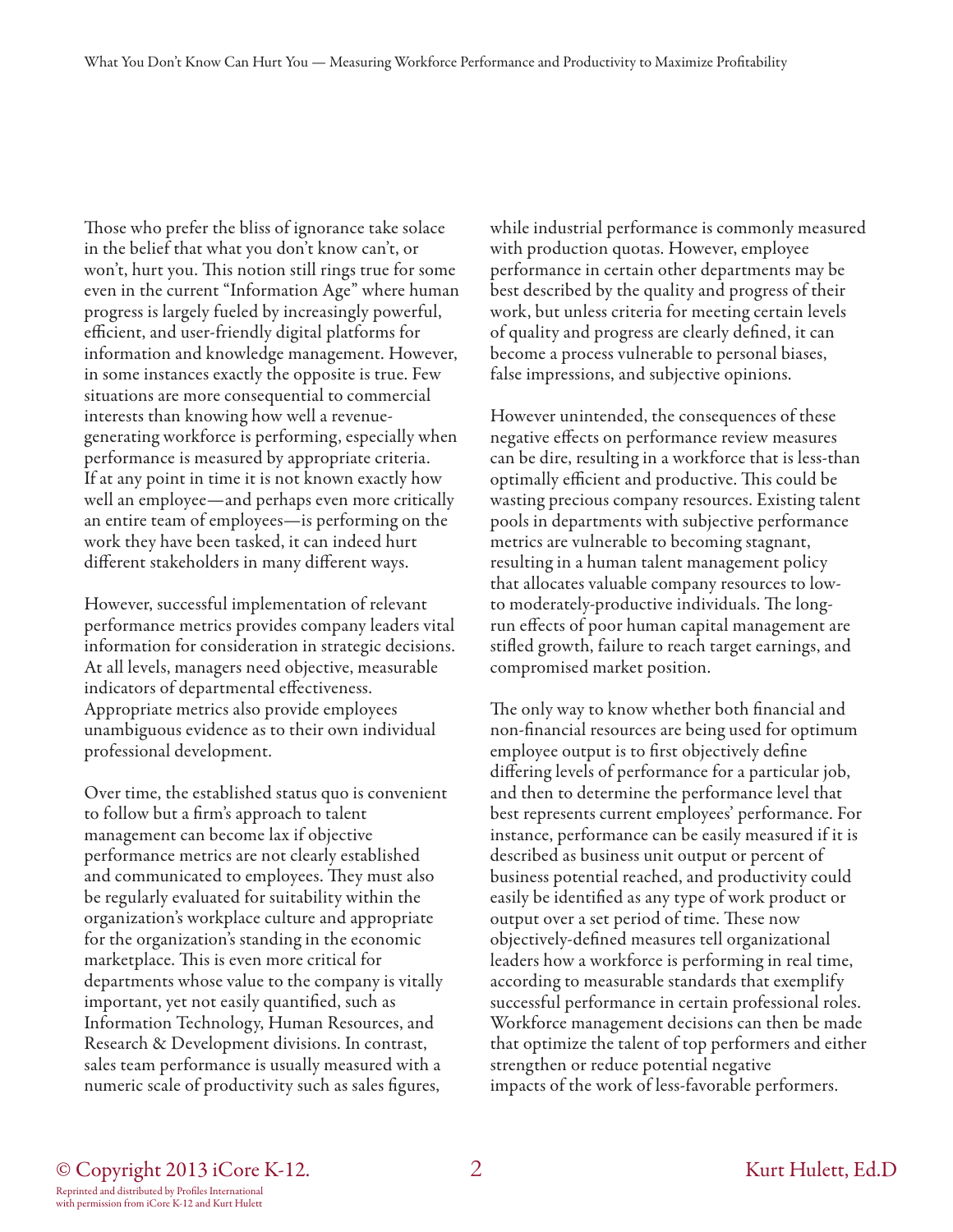Profiles International has touched on the issue before, urging companies in the August 2009 Expert Insights white paper, "Why Smart Employees Underperform: 7 Hazards to Avoid," to set what Paul J. Meyer calls in "Attitude is Everything" SMART Goals®—Specific, Measurable, Aligned, Realistic, and Timed. Applying the SMART® metric of performance attainment for current and even long-standing employees would involve not only setting SMART Goals® that are objectively measured at regular intervals, but also policies for performance accountability and a reward system for exceeding them. Research to date on the matter has focused on the benefits to companies having a measurable goal on productivity. It is clear that implementation of a quantifiable performance measurement system, as well as establishing methods of recognizing employees' contribution to the company, increases not only worker performance, but also their attitude while on the job.

Equally important as recognizing the value of the use of performance metrics at all is identifying the type of performance metric that will have the greatest positive impact on current employees' productivity. In determining the appropriate performance metric to adopt, employers could ask a number of questions, such as: Would differing performance metrics be most appropriate for various different departments? What features of departments affect the optimum performance metric to be used? How do managers currently choose performance review measures? Do they consider the quantifiable aspects of employees' performance and rely on data to inform the performance review or do they use an intuitive process that produces more qualitative descriptions of job performance? Are department supervisors more satisfied with their departments' or certain individuals' productivity after establishing a quantifiable performance metric and adherence

policy? Does having objective measures of employee performance cause conflict between supervisors and employees; and, can potential issues be anticipated and addressed in implementation plans?

Different levels of performance measurement can include Macro-level measures of the entire company or an entire plant, Mid-level measurement of a single department's performance, and Micro-level measures of individual employees' performance. A cost-benefit analysis of the relative contributions of various advantages of performance metrics weighed against implementation costs and other anticipated consequences can elucidate the level at which organizational benefits of performance measurement are maximized. The choice of performance measurement level must also be considered in light of companies' unique output, goals for productivity, and the workplace culture.

One commonly used performance metric is a forced ranking system whereby employees' performance is compared to their coworkers' and ranked from top to bottom in sequential order. However, if a department is already stocked with relatively high performers or increasingly qualified and effective new hires have been added to the mix, there may be very little variability between workers' performance levels. Ranking employees whose performance is very similar provides minimal useful information as to the myriad of performance dimensions that do vary across individuals, likely resulting in misinformed workforce management decisions based on inappropriate performance data analysis procedures.

Steve Scullen of Drake University found that forced ranking, and General Electric's practice of firing the bottom 5-10%, resulted in a 16% productivity increase over the next two years. However, 3 to 4 years out, productivity gains dropped to 6% over baseline, and in 10 years, productivity gains disappeared altogether.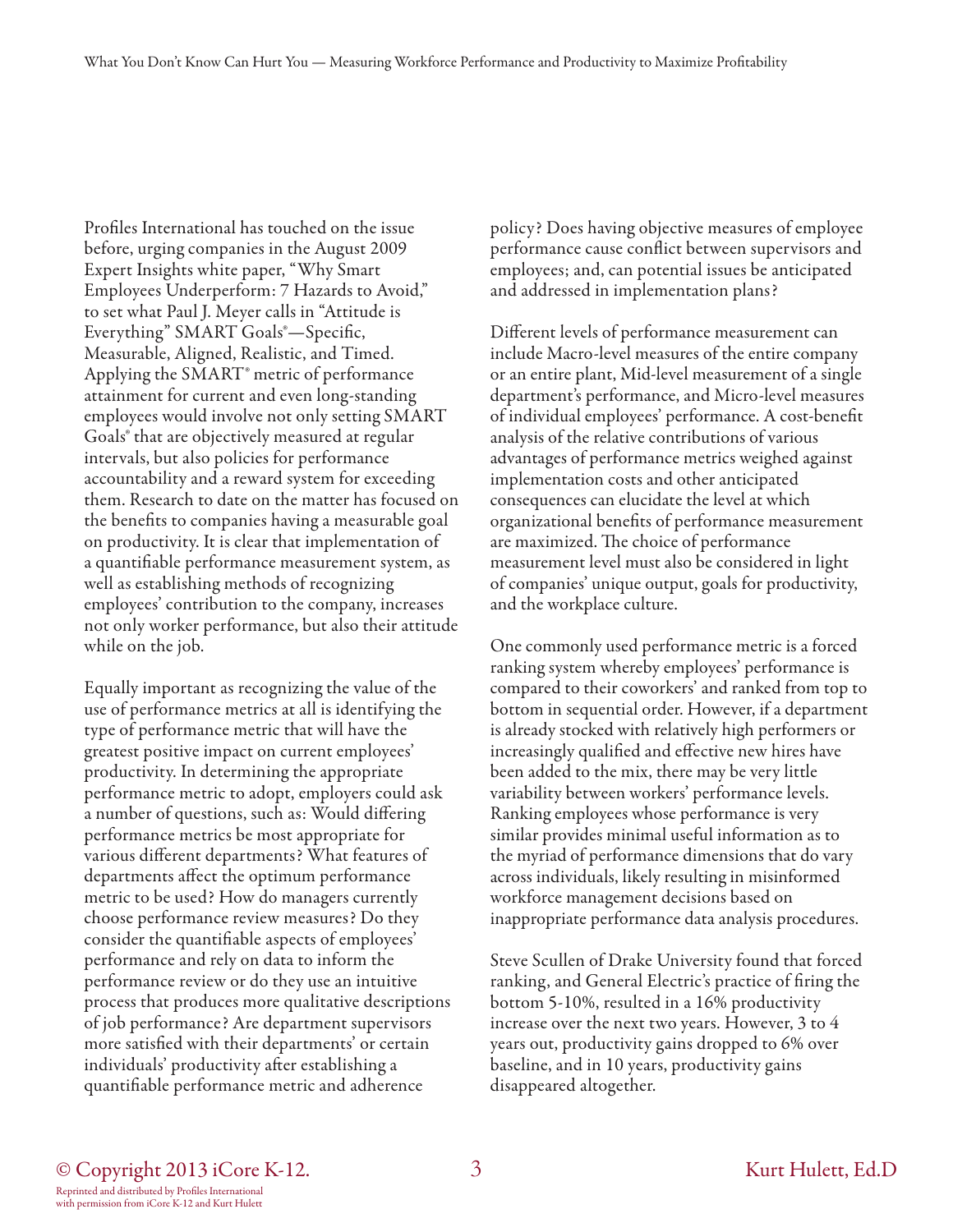There are a number of different types of employee performance measures, each offering a different type of information with variable usefulness in predicting new hire success. The least specific type of measure is nominal. Nominal measures classify employee performance into categories such as High, Average, and Low, without the use of numerical evidence whatsoever. There is no evidence as to the standing of employees within categories, and nominal measures provide the least specific—and least useful—employee performance data. Ordinal measures rank-order performance information, and is most commonly used in behavioral measurement.

However, there is no information as to the specific performance levels of individuals, providing only the relative standing of employees within the incumbent group as a whole. Ratio scale performance measures provide the most specific, valuable, and relevant information on employee performance. Ratio scales imply the presence of an absolute zero—that on some level, there is a baseline of the total absence of any employee output—and that the difference between individuals' performance can be numerically determined in terms of distinct units.

One potential pitfall in implementing a new job performance measure is the possibility of employees feeling threatened that they are judged by a system that they may not fully understand. Consider including employees in performance metric development and implementation so that they gain a comprehensive understanding of the system, perhaps engendering trust in the performance measurement system and individual ownership in the conclusions and outcomes that result. Implementing clearly defined performance metrics and goals boosts employee motivation, morale, and physical, mental, and emotional welfare. Workplace anxiety is reduced when individuals know how they are

being measured, particularly for something as vitally important as the source of their livelihood.

When measures for job performance are well thought out and valid, existing employees can improve their performance as a result of the knowledge gleaned from performance analysis and feedback. They may also be motivated by high-performing new hires added to the organization over time. This helps develop an effective workforce performing at a level even greater than the sum of individual employee's contributions.

This enhanced performance results because an organization invested the time to collect valid employee performance data and used these data not only to provide accurate feedback to employees but also to more clearly understand the characteristics they were looking for in applicants to effectively determine their potential for success in the company. These data became usable for powerful statistical analysis because they are directly applicable to success in the position.

Building a company of top performers is the goal of every organization. Employers must develop and implement measurements that discern what can be subtle, yet consequential, differences in work performance, continually evaluate and revise them as necessary to address changes in factors that affect workforce performance overall, and collect the most detailed, quantifiable level of performance measurement data that practical considerations will allow. Doing so will significantly enhance the applicability of the information gleaned from HR assessments, leading to a workforce stocked with well-qualified, high-performing employees who are successfully fitted to the roles in which they work—the ultimate return on investment in HR assessment systems in the long-term.